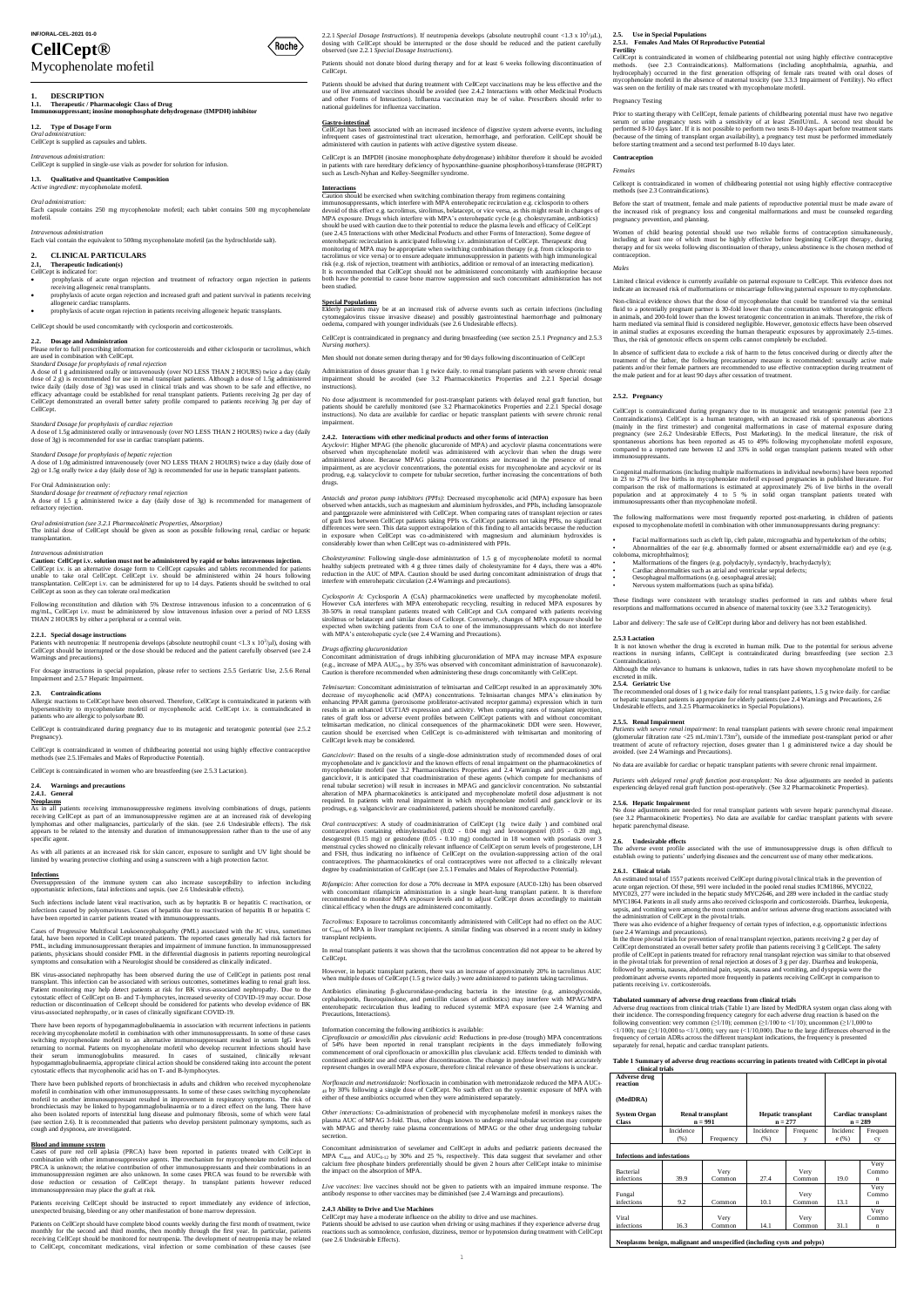| Benign neoplasm<br>of skin                      | 4.4  | Common         | 3.2  | Common         | 8.3  | Commo<br>$\bf n$              |
|-------------------------------------------------|------|----------------|------|----------------|------|-------------------------------|
| Neoplasm                                        | 1.6  | Common         | 2.2  | Common         | 4.2  | Commo<br>$\mathbf n$          |
| Skin cancer                                     | 3.2  | Common         | 0.7  | Uncomm<br>on   | 8.0  | Commo<br>$\bf n$              |
| <b>Blood and lymphatic system disorders</b>     |      |                |      |                |      | Very                          |
| Anemia                                          | 20.0 | Very<br>Common | 43.0 | Very<br>Common | 45.0 | Commo<br>$\mathbf{n}$         |
|                                                 |      |                |      |                |      | Very<br>Commo                 |
| Ecchymosis                                      | 3.6  | Common         | 8.7  | Common         | 20.1 | $\mathbf n$<br>Very           |
| Leukocytosis                                    | 7.6  | Common         | 22.4 | Very<br>Common | 42.6 | Commo<br>$\mathbf{n}$<br>Very |
| Leukopenia                                      | 28.6 | Very<br>Common | 45.8 | Very<br>Common | 34.3 | Commo<br>n                    |
| Pancytopenia                                    | 1.0  | Common         | 3.2  | Common         | 0.7  | Uncom<br>mon                  |
| Pseudolymphom<br>a                              | 0.6  | Uncommon       | 0.4  | Uncomm<br>on   | 1.0  | Commo<br>$\mathbf n$          |
| Thrombocytopen                                  |      |                |      | Very           |      | Very<br>Commo                 |
| ia                                              | 8.6  | Common         | 38.3 | Common         | 24.2 | $\bf n$                       |
| <b>Metabolism and nutrition disorders</b>       |      |                |      |                |      | Very                          |
| Acidosis                                        | 3.4  | Common         | 6.5  | Common         | 14.9 | Commo<br>Very                 |
| Hypercholesterol<br>emia                        | 11.0 | Very<br>Common | 4.7  | Common         | 46.0 | Commo<br>$\mathbf{n}$         |
|                                                 |      |                |      | Very           |      | Very<br>Commo                 |
| Hyperglycemia                                   | 9.0  | Common         | 43.7 | Common         | 48.4 | $\mathbf n$<br>Very           |
| Hyperkalemia                                    | 7.3  | Common         | 22.0 | Very<br>Common | 16.3 | Commo<br>$\bf n$              |
|                                                 |      |                |      |                |      | Very<br>Commo                 |
| Hyperlipidemia                                  | 7.6  | Common         | 8.7  | Common<br>Very | 13.8 | $\mathbf{n}$<br>Commo         |
| Hypocalcemia                                    | 3.2  | Common         | 30.0 | Common         | 8.0  | $\mathbf n$<br>Very           |
| Hypokalemia                                     | 7.8  | Common         | 37.2 | Very<br>Common | 32.5 | Commo<br>$\bf n$<br>Very      |
| Hypomagnesemi                                   | 1.8  | Common         | 39.0 | Very<br>Common | 20.1 | Commo<br>$\mathbf{n}$         |
| Hypophosphate<br>mia                            | 10.8 | Very<br>Common | 14.4 | Very<br>Common | 8.7  | Commo<br>$\mathbf n$          |
| Weight<br>decreased                             | 1.0  | Common         | 4.7  | Common         | 6.2  | Commo<br>$\mathbf{n}$         |
| <b>Psychiatric disorders</b>                    |      |                |      |                |      |                               |
|                                                 |      |                |      | Very           |      | Verv<br>Commo                 |
| Confusional state                               | 1.4  | Common         | 17.3 | Common         | 14.2 | $\mathbf n$<br>Very           |
| Depression                                      | 3.7  | Common         | 17.3 | Very<br>Common | 20.1 | Commo<br>$\mathbf n$          |
|                                                 |      |                |      | Very           |      | Very<br>Commo                 |
| Insomnia                                        | 8.4  | Common         | 52.3 | Common         | 43.3 | $\bf n$                       |
| Nervous system disorders                        |      |                |      |                |      | Very                          |
| Dizziness                                       | 7.8  | Common         | 16.2 | Very<br>Common | 34.3 | Commo<br>$\bf n$<br>Very      |
| Headache                                        | 14.8 | Very<br>Common | 53.8 | Very<br>Common | 58.5 | Commo                         |
|                                                 |      |                |      |                |      | Verv<br>Commo                 |
| Hypertonia                                      | 3.3  | Common         | 7.6  | Common         | 17.3 | $\bf n$<br>Very               |
| Paresthesia                                     | 6.3  | Common         | 15.2 | Very<br>Common | 15.6 | Commo<br>$\mathbf{n}$         |
|                                                 |      |                |      |                |      | Very<br>Commo                 |
| Somnolence                                      | 2.6  | Common         | 7.9  | Common<br>Very | 12.8 | $\mathbf n$<br>Very<br>Commo  |
| Tremor                                          | 9.2  | Common         | 33.9 | Common         | 26.3 | $\mathbf n$                   |
| <b>Cardiac disorders</b>                        |      |                |      |                |      | Very                          |
| Tachycardia                                     | 4.3  | Common         | 22.0 | Very<br>Common | 22.8 | Commo<br>$\mathbf{n}$         |
| Vascular disorders                              |      |                |      |                |      |                               |
|                                                 |      | Very           |      | Very           |      | Very<br>Commo                 |
| Hypertension                                    | 27.5 | Common         | 62.1 | Common         | 78.9 | $\mathbf n$<br>Very           |
| Hypotension                                     | 4.9  | Common         | 18.4 | Very<br>Common | 34.3 | Commo<br>$\mathbf{n}$         |
| Venous<br>thrombosis*                           | 4.4  | Common         | 2.5  | Common         | 2.4  | Commo<br>$\mathbf n$          |
| Respiratory, thoracic and mediastinal disorders |      |                |      |                |      |                               |
|                                                 |      | Very           |      | Very           |      | Very<br>Commo                 |
| Cough                                           | 11.4 | Common<br>Very | 15.9 | Common<br>Very | 40.5 | $\bf n$<br>Very<br>Commo      |
| Dyspnea                                         | 12.2 | Common         | 31.0 | Common         | 44.3 | Very                          |
| Pleural effusion                                | 2.2  | Common         | 34.3 | Very<br>Common | 18.0 | Commo<br>$\mathbf{n}$         |
| <b>Gastrointestinal disorders</b>               |      |                |      |                |      |                               |
|                                                 |      | Very           |      | Very           |      | Very<br>Commo                 |
| Abdominal pain                                  | 22.4 | Common         | 62.5 | Common         | 41.9 | $\mathbf n$<br>Commo          |
| Colitis                                         | 1.6  | Common         | 2.9  | Common         | 2.8  | n<br>Very                     |
| Constipation                                    | 18.0 | Very<br>Common | 37.9 | Very<br>Common | 43.6 | Commo<br>$\mathbf n$          |
| Decreased                                       | 4.7  |                |      | Very           | 14.2 | Very<br>Commo                 |
| appetite                                        |      | Common<br>Very | 25.3 | Common<br>Very |      | n<br>Very<br>Commo            |
| Diarrhea                                        | 30.4 | Common         | 51.3 | Common         | 52.6 | $\mathbf{n}$<br>Very          |
| Dyspepsia                                       | 13.0 | Very<br>Common | 22.4 | Very<br>Common | 22.1 | Commo<br>$\mathbf n$          |
| Esophagitis                                     | 4.9  | Common         | 4.3  | Common         | 9.0  | Commo<br>$\bf n$              |
|                                                 |      |                |      | Very           |      | Very<br>Commo                 |
| Flatulence                                      | 6.4  | Common         | 18.8 | Common         | 18.0 | n<br>Commo                    |
| Gastritis<br>Gastrointestinal                   | 4.4  | Common         | 4.0  | Common         | 9.3  | $\mathbf n$<br>Commo          |
| hemorrhage<br>Gastrointestinal                  | 2.7  | Common         | 8.3  | Common         | 7.6  | $\mathbf n$<br>Commo          |
| ulcer                                           | 3.1  | Common         | 4.7  | Common         | 3.8  | $\bf n$<br>Commo              |
| <b>Ileus</b>                                    | 2.4  | Common         | 3.6  | Common         | 2.4  | $\mathbf n$<br>Very           |
| Nausea                                          | 18.4 | Very<br>Common | 54.5 | Very<br>Common | 56.1 | Commo<br>$\mathbf n$          |
| Stomatitis                                      | 1.4  | Common         | 1.4  | Common         | 3.5  | Commo<br>n                    |
|                                                 |      |                |      |                |      |                               |

| <b>Hepatobiliary disorders</b><br>5.2<br>5.8<br>5.6<br>2.2 | Common<br>Common<br>Common                                                                            | 5.4<br>0.7<br>24.9                                                                                                                                         | Common<br>Uncomm<br>on<br>Very                                                                                                                                                 | 9.3<br>23.5                                                                                                                          | Commo<br>$\mathbf n$<br>Very<br>Commo<br>$\mathbf n$                |
|------------------------------------------------------------|-------------------------------------------------------------------------------------------------------|------------------------------------------------------------------------------------------------------------------------------------------------------------|--------------------------------------------------------------------------------------------------------------------------------------------------------------------------------|--------------------------------------------------------------------------------------------------------------------------------------|---------------------------------------------------------------------|
|                                                            |                                                                                                       |                                                                                                                                                            |                                                                                                                                                                                |                                                                                                                                      |                                                                     |
|                                                            |                                                                                                       |                                                                                                                                                            |                                                                                                                                                                                |                                                                                                                                      |                                                                     |
|                                                            |                                                                                                       |                                                                                                                                                            |                                                                                                                                                                                |                                                                                                                                      |                                                                     |
|                                                            |                                                                                                       |                                                                                                                                                            |                                                                                                                                                                                |                                                                                                                                      |                                                                     |
|                                                            |                                                                                                       |                                                                                                                                                            |                                                                                                                                                                                |                                                                                                                                      |                                                                     |
|                                                            |                                                                                                       |                                                                                                                                                            |                                                                                                                                                                                |                                                                                                                                      |                                                                     |
|                                                            |                                                                                                       |                                                                                                                                                            |                                                                                                                                                                                |                                                                                                                                      |                                                                     |
|                                                            |                                                                                                       |                                                                                                                                                            |                                                                                                                                                                                |                                                                                                                                      | Very                                                                |
|                                                            |                                                                                                       |                                                                                                                                                            | Common                                                                                                                                                                         | 17.3                                                                                                                                 | Commo<br>$\mathbf{n}$                                               |
|                                                            |                                                                                                       |                                                                                                                                                            | Very                                                                                                                                                                           |                                                                                                                                      | Uncom                                                               |
|                                                            | Common                                                                                                | 13.0                                                                                                                                                       | Common                                                                                                                                                                         | 0.3                                                                                                                                  | mon                                                                 |
|                                                            |                                                                                                       |                                                                                                                                                            |                                                                                                                                                                                |                                                                                                                                      |                                                                     |
|                                                            | Skin and subcutaneous tissues disorders                                                               |                                                                                                                                                            |                                                                                                                                                                                |                                                                                                                                      |                                                                     |
|                                                            |                                                                                                       |                                                                                                                                                            |                                                                                                                                                                                |                                                                                                                                      | Commo                                                               |
| 2.2                                                        | Common                                                                                                | 2.2                                                                                                                                                        | Common                                                                                                                                                                         | 2.1                                                                                                                                  | $\mathbf{n}$                                                        |
|                                                            |                                                                                                       |                                                                                                                                                            |                                                                                                                                                                                |                                                                                                                                      | Very                                                                |
|                                                            |                                                                                                       |                                                                                                                                                            |                                                                                                                                                                                |                                                                                                                                      | Commo                                                               |
|                                                            |                                                                                                       |                                                                                                                                                            | Common                                                                                                                                                                         |                                                                                                                                      | $\mathbf n$                                                         |
|                                                            |                                                                                                       |                                                                                                                                                            |                                                                                                                                                                                |                                                                                                                                      |                                                                     |
|                                                            |                                                                                                       |                                                                                                                                                            |                                                                                                                                                                                |                                                                                                                                      | Very                                                                |
|                                                            |                                                                                                       |                                                                                                                                                            |                                                                                                                                                                                |                                                                                                                                      | Commo                                                               |
| 6.4                                                        | Common                                                                                                | 6.1                                                                                                                                                        | Common                                                                                                                                                                         | 10.0                                                                                                                                 | $\mathbf{n}$                                                        |
|                                                            |                                                                                                       |                                                                                                                                                            |                                                                                                                                                                                |                                                                                                                                      | Very                                                                |
|                                                            |                                                                                                       |                                                                                                                                                            |                                                                                                                                                                                |                                                                                                                                      | Commo                                                               |
| 3.0                                                        | Common                                                                                                | 4.0                                                                                                                                                        | Common                                                                                                                                                                         | 13.8                                                                                                                                 | $\mathbf{n}$                                                        |
|                                                            |                                                                                                       |                                                                                                                                                            |                                                                                                                                                                                |                                                                                                                                      |                                                                     |
|                                                            |                                                                                                       |                                                                                                                                                            |                                                                                                                                                                                |                                                                                                                                      | Very                                                                |
|                                                            |                                                                                                       |                                                                                                                                                            |                                                                                                                                                                                |                                                                                                                                      | Commo                                                               |
| 8.2                                                        | Common                                                                                                | 19.9                                                                                                                                                       | Common                                                                                                                                                                         | 42.2                                                                                                                                 | $\mathbf{n}$                                                        |
|                                                            |                                                                                                       |                                                                                                                                                            |                                                                                                                                                                                |                                                                                                                                      | Very                                                                |
|                                                            |                                                                                                       |                                                                                                                                                            |                                                                                                                                                                                |                                                                                                                                      | Commo                                                               |
|                                                            |                                                                                                       |                                                                                                                                                            |                                                                                                                                                                                |                                                                                                                                      | $\mathbf{n}$                                                        |
|                                                            | Very                                                                                                  |                                                                                                                                                            |                                                                                                                                                                                |                                                                                                                                      | Commo                                                               |
|                                                            |                                                                                                       |                                                                                                                                                            |                                                                                                                                                                                |                                                                                                                                      | $\overline{\mathbf{n}}$                                             |
|                                                            |                                                                                                       |                                                                                                                                                            |                                                                                                                                                                                |                                                                                                                                      |                                                                     |
|                                                            |                                                                                                       |                                                                                                                                                            |                                                                                                                                                                                |                                                                                                                                      | Very                                                                |
|                                                            | Very                                                                                                  |                                                                                                                                                            | Very                                                                                                                                                                           |                                                                                                                                      | Commo                                                               |
|                                                            |                                                                                                       |                                                                                                                                                            |                                                                                                                                                                                |                                                                                                                                      | $\mathbf n$                                                         |
|                                                            |                                                                                                       |                                                                                                                                                            |                                                                                                                                                                                |                                                                                                                                      | Very                                                                |
|                                                            |                                                                                                       |                                                                                                                                                            |                                                                                                                                                                                |                                                                                                                                      | Commo                                                               |
|                                                            |                                                                                                       |                                                                                                                                                            |                                                                                                                                                                                |                                                                                                                                      | Very                                                                |
|                                                            |                                                                                                       |                                                                                                                                                            |                                                                                                                                                                                |                                                                                                                                      | Commo                                                               |
|                                                            |                                                                                                       |                                                                                                                                                            |                                                                                                                                                                                |                                                                                                                                      | $\mathbf n$                                                         |
|                                                            |                                                                                                       |                                                                                                                                                            |                                                                                                                                                                                |                                                                                                                                      | Very                                                                |
|                                                            |                                                                                                       |                                                                                                                                                            | Very                                                                                                                                                                           |                                                                                                                                      | Commo                                                               |
|                                                            |                                                                                                       |                                                                                                                                                            |                                                                                                                                                                                |                                                                                                                                      | $\mathbf n$                                                         |
|                                                            |                                                                                                       |                                                                                                                                                            |                                                                                                                                                                                |                                                                                                                                      | Commo                                                               |
| 2.4                                                        | Common                                                                                                | 5.1                                                                                                                                                        | Common                                                                                                                                                                         | 9.0                                                                                                                                  | n                                                                   |
|                                                            |                                                                                                       |                                                                                                                                                            |                                                                                                                                                                                |                                                                                                                                      | Very                                                                |
|                                                            |                                                                                                       |                                                                                                                                                            |                                                                                                                                                                                |                                                                                                                                      | Commo                                                               |
|                                                            |                                                                                                       |                                                                                                                                                            |                                                                                                                                                                                |                                                                                                                                      | $\mathbf n$                                                         |
|                                                            |                                                                                                       |                                                                                                                                                            |                                                                                                                                                                                |                                                                                                                                      | Very<br>Commo                                                       |
|                                                            |                                                                                                       |                                                                                                                                                            |                                                                                                                                                                                |                                                                                                                                      | $\overline{\mathbf{n}}$                                             |
|                                                            | 6.4<br><b>Renal and urinary disorders</b><br>0.8<br>10.0<br>10.8<br>2.0<br>21.0<br>4.5<br>9.8<br>18.6 | Common<br>Uncommon<br>Common<br>Common<br>Common<br>Very<br>Common<br>Common<br>Common<br>Very<br>Common<br>Reported following intravenous administration. | 17.7<br>Musculoskeletal and connective tissue disorders<br>10.1<br>5.1<br>General disorders and administration site conditions<br>35.4<br>10.8<br>48.4<br>11.6<br>46.6<br>52.3 | Very<br>Very<br>Very<br>Common<br>Common<br>Common<br>Very<br>Common<br>Very<br>Common<br>Common<br>Very<br>Common<br>Very<br>Common | 26.0<br>36.7<br>5.2<br>49.1<br>13.5<br>67.5<br>12.1<br>42.2<br>56.4 |

 $\blacksquare$ 

┑

 $\blacksquare$ 

 $\blacksquare$ 

 $\sim 10^{-1}$ 

**2.6.2. Post Marketing**  Adverse drug reactions in Table 2 are listed according to system organ class in MedDRA and the corresponding frequency category estimation for each adverse drug reaction is based on the following<br>convention: very common (≥1/10); common (≥1/100 to <1/10); uncommon (≥1/1,000 to <1/10); rare<br>(≥1/10,000 to <1/1,000); v

### **Description of selected adverse drug reactions Infections**

# $\begin{bmatrix} \text{syndrome} \\ \text{Highers} \end{bmatrix}$ <br>Highest incidence observed during the pivotal clinical trials <sup>2</sup>The frequency category for ADRs observed only in the postmarketing setting is defined as the upper limit of the 95% confidenc calculated on the basis of the total number of patients exposed to CellCept in pivotal trials

All patients treated with immunosuppressants are at increased risk of bacterial, viral, and fungal infections (some of which may lead to a fatal outcome), including those caused by opportunistic agents and latent viral reactivation (see *2.4.1Warning and Precautions)*. The risk increases with total immunosuppressive load (see 2.4 Warnings and Precautions). The most serious infections were sepsis<br>and peritonitis. The most common opportunistic infections in patients receiving CellCept with other<br>immunosuppressants were proportion of patients with CMV viremia/syndrome was 13.5%.

*Congenital disorders and Pregnancy, puerperium, and perinatal conditions:* See 2.5.2 Pregnancy for further information.

## **Malignancies**

Patients receiving CellCept as part of an immunosuppressive regime are at increased risk of developing lymphomas and other malignancies, particularly of the skin (see 2.4 *Warnings and Precautions*). Three-year safety data in renal and cardiac transplant patients did not reveal any unexpected changes in the incidence of malignancy compared to the 1-year data. Hepatic transplant patients were followed for at least 1 year, but less than 3 years. In supportive clinical trials of treatment of refractory renal rejection, the lymphoma rate was 3.9% at an average follow up of 42 months. MPA cannot be removed by haemodialysis. However, at high MPAG plasma concentrations (>100) μg/mL), small amounts of MPAG are removed. Bile acid sequestrants, such as cholestyramine, can remove MPA by increasing excretion of the drug (see 3.2 Pharmacokinetic Properties).

### **Blood and lymphatic disorders**

Cytopenias, including leukopenia, anemia, thrombocytopenia and pancytopenia, are a known risk<br>associated with mycophenolate and may lead or contribute to the occurrence of infections and<br>hemorrhages (see 2.4 Warnings and P

**Gastrointestinal** The most serious gastrointestinal disorders were ulceration and hemorrhage which are known risks associated with CellCept. Mouth, esophageal, gastric, duodenal, and intestinal ulcers often complicated<br>by hemorrhage, as well as hematemesis, melena, and hemorrhagic forms of gastritis and colitis were<br>commonly reported d however, were diarrhea, nausea and vomiting. Endoscopic investigation of patients with CellCept-related diarrhea have revealed isolated cases of intestinal villous atrophy (see 2.4 Warnings and Precautions).

The three studies compared two dose levels of oral CellCept (1 g twice daily and 1.5 g twice daily with azathioprine (2 studies) or placebo (1 study) when administered in combination with ciclosporin and azathioprine  $(2 \text{ studies})$  or placebo  $(1 \text{ study})$  when admin corticosteroids to prevent acute rejection episodes.

## **General disorders and administration site conditions**

Edema, including peripheral, face and scrotal edema, was reported very commonly during the pivotal trials. Musculoskeletal pain such as myalgia, and neck and back pain were also very commonly reported.

## **Special Populations**

*Children (aged 3 months to 18 years)* The type and frequency of adverse drug reactions in a clinical study of 100 pediatric patients aged 3 months to 18 years given 600 mg/m2 mycophenolate mofetil orally twice daily, were generally similar to<br>those observed in adult patients given 1 g CellCept twice daily. However, the following treatment-related<br>adverse even population, particularly in children under 6 years of age, when the frequency of treatment-related adverse events were compared to adults: diarrhea, leukopenia, sepsis, infection, and anemia. The safety and efficacy of Cellcept in children below the age of 18 years have not been established.

## *Elderly patients (*≥ *65 years)*

 $E$ lderly patients, particularly those who are receiving CellCept as part of a combination immunosuppressive regimen, may be at greater increased risk of certain infections (including<br>cytomegalovirus tissue invasive disease) and possibly gastrointestinal hemorrhage and pulmonary edema,<br>compared to younger indivi

## **Table 2 Adverse drug reactions identified from post-marketing experience**

|                                                      |                   | Uncommon              |
|------------------------------------------------------|-------------------|-----------------------|
| Hypogammaglobulinemia                                | 0.40 <sup>1</sup> |                       |
|                                                      |                   |                       |
| Respiratory, thoracic and mediastinal disorders      |                   |                       |
|                                                      |                   | Uncommon <sup>2</sup> |
| <b>Bronchiectasis</b>                                | N/A               |                       |
|                                                      |                   | <b>Uncommon</b>       |
| Interstitial lung disease                            | 0.20 <sup>1</sup> |                       |
|                                                      |                   | <b>Uncommon</b>       |
| Pulmonary fibrosis                                   | 0.40 <sup>1</sup> |                       |
|                                                      |                   |                       |
| Vascular disorders                                   |                   |                       |
|                                                      |                   | Uncommon <sup>2</sup> |
| Lymphocele                                           | <b>NA</b>         |                       |
|                                                      |                   |                       |
| General disorders and administration site conditions |                   |                       |
| De novo purine synthesis inhibitors-                 |                   | Uncommon <sup>2</sup> |
| associated acute inflammatory                        |                   |                       |

### *Infections:*

n and a material

Serious life-threatening infections such as meningitis and infectious endocarditis have been reported<br>occasionally, and there is evidence of a higher frequency of certain types of infections such as<br>tuberculosis and atypic

Progressive Multifocal Leukoencephalopathy (PML) and BK virus associated nephropathy, have been reported in CellCept treated patients (see 2.4 Warnings and Precautions).

## *General disorders and administration site conditions:*

De novo purine synthesis inhibitors-associated acute inflammatory syndrome is a newly described paradoxical pro-inflammatory reaction associated with mycophenolate and other purine synthesis inhibitors, characterized by fever, arthralgias, arthritis, muscle pain and elevated inflammatory markers. inhibitors, characterized by fever, arthralgias, arthritis, muscle pain and elevated inflammatory markers. Anecdotal literature reports showed improvements following discontinuation of the drug.

## **2.7. Overdosage**

Reports of overdoses with mycophenolate mofetil have been received from clinical trials and during post-marketing experience. In many of these cases no adverse events were reported. In those overdose cases in which adverse events were reported, the events fall within the known safety profile of the drug.

It is expected that an overdose of mycophenolate mofetil could possibly result in oversuppression of the immune system and increase susceptibility to infections and bone marrow suppression (see 2.4 Warnings and Precautions). If neutropenia develops, dosing with CellCept should be interrupted or the dose reduced (see 2.4 Warnings and Precautions).

## **3. PHARMACOLOGICAL PROPERTIES AND EFFECTS 3.1. Pharmacodynamic Properties**

**3.1.1. Mechanism of Action** Mycophenolate mofetil (MMF) is the 2-morpholinoethyl ester of mycophenolic acid (MPA). MPA is a potent, selective, uncompetitive and reversible inhibitor of inosine monophosphate dehydrogenase (IMPDH), and therefore inhibits the *de novo* pathway of guanosine nucleotide synthesis without incorporation into DNA. Because T- and B-lymphocytes are critically dependent for their proliferation on *de novo* synthesis of purines whereas other cell types can utilise salvage pathways, MPA has more potent cytostatic effects on lymphocytes than on other cells

| Adverse drug reaction                                                    |                   |                       |
|--------------------------------------------------------------------------|-------------------|-----------------------|
| (MedDRA)                                                                 |                   |                       |
| <b>System Organ Class</b>                                                | Incidence (%)     | Frequency category    |
| <b>Infections and infestations</b>                                       |                   |                       |
| Protozoal infections                                                     | N/A               | Uncommon <sup>2</sup> |
| Neoplasms benign, malignant and unspecified (including cysts and polyps) |                   |                       |
|                                                                          |                   | Uncommon <sup>2</sup> |
| Lymphoma                                                                 | N/A               | Uncommon <sup>2</sup> |
| Lymphoproliferative disorder                                             | N/A               |                       |
| <b>Blood and lymphatic system disorders</b>                              |                   |                       |
|                                                                          |                   | Uncommon <sup>2</sup> |
| Aplasia pure red cell                                                    | N/A               | Uncommon <sup>2</sup> |
| Bone marrow failure                                                      | N/A               |                       |
| <b>Gastrointestinal disorders</b>                                        |                   |                       |
| Pancreatitis                                                             | 1.80 <sup>1</sup> | Common                |
|                                                                          |                   |                       |
| <b>Immune system disorders</b>                                           |                   |                       |
| Hypersensitivity                                                         | 3.10 <sup>1</sup> | Common                |

treatment \* MMF or azathioprine/ciclosporin/corticosteroids

# **3.1.2. Clinical / Efficacy Studies**

CellCept has been administered in combination with the following agents in clinical trials for the prevention of renal, cardiac and hepatic rejection episodes: antithymocyte globulin, OKT3, ciclosporin and corticosteroids. CellCept has also been administered in combination with cyclosporin and corticosteroids for the treatment of refractory renal rejection episodes. Prior to treatment with CellCept, patients may have also received antilymphocyte globulin, antithymocyte globulin and OKT3. CellCept has further been used in clinical trials together with daclizumab and tacrolimus.

## *Prevention of organ rejection*

The safety and efficacy of CellCept in combination with corticosteroids and ciclosporin for the prevention of organ rejection were assessed in renal transplant patients in three randomised, double-blind, multicentre trials, in cardiac patients in one randomised double-blind, multicentre trial, and in hepatic patients in one randomised, double-blind, multicentre trial.

### *Renal transplant*

The primary efficacy endpoint was the proportion of patients in each treatment group who experienced treatment failure within the first 6 months after transplantation (defined as biopsy-proven acute rejection<br>on treatment or the occurrence of death, graft loss or early termination from the study for any reason<br>without pri azathioprine/ciclosporin/corticosteroids, and (3) MMF or placebo/ciclosporin/ corticosteroids.

CellCept, in combination with corticosteroids and ciclosporin reduced (statistically significant at the <0.05 level) the incidence of treatment failure within the first 6 months following transplantation. The <0.05 level) the incidence of treatment failure within the first 6 months following transplantation. The following tables summarise the results of these studies. Patients who prematurely discontinued treatment were followed for the occurrence of death or graft loss, and the cumulative incidence of graft loss and<br>patient death are summarised separately. Patients who prematurely discontinued treatment were not<br>followed for the occ discontinued (without prior biopsy-proven rejection, death or graft loss) than discontinued in the control groups, with the highest rate in the CellCept 3 g/day group. Therefore, the acute rejection rates may be nates, particularly in the CellCept 3 g/day group.

# **Renal Transplant Studies Incidence of Treatment Failure**

| (Biopsy-proven Rejection or Early Termination for Any Reason)    |                                           |                                        |                                                                 |  |  |  |  |
|------------------------------------------------------------------|-------------------------------------------|----------------------------------------|-----------------------------------------------------------------|--|--|--|--|
| USA<br>Study*<br>$(N=499$ patients)                              | CellCept 2<br>g/day<br>$(n=167$ patients) | CellCept 3 g/day<br>$(n=166$ patients) | <b>Azathioprine</b><br>1 to 2 $mg/kg/day$<br>$(n=166$ patients) |  |  |  |  |
| All treatment failures                                           | 31.1%                                     | 31.3%                                  | 47.6%                                                           |  |  |  |  |
| termination<br>Early<br>without<br>prior<br>acute<br>rejection** | 9.6%                                      | 12.7%                                  | 6.0%                                                            |  |  |  |  |
| Biopsy-proven<br>rejection episode on<br>treatment               | 19.8%                                     | 17.5%                                  | 38.0%                                                           |  |  |  |  |

treatment \* antithymocyte globulin induction/MMF or azathioprine/ciclosporin/corticosteroids

| Europe/Canada/            | CellCept<br>g/day<br>2 | CellCept $3$ g/day | <b>Azathioprine</b> |
|---------------------------|------------------------|--------------------|---------------------|
| Study*<br>Australia       | $(n=173$ patients)     | $(n=164$ patients) | 100 to $150$ mg/day |
| $(N=503$ patients)        |                        |                    | $(n=166$ patients)  |
| All treatment failures    | 38.2%                  | 34.8%              | 50.0%               |
| termination<br>Early      | 13.9%                  | 15.2%              | 10.2%               |
| without<br>prior<br>acute |                        |                    |                     |
| rejection**               |                        |                    |                     |
| Biopsy-proven             | 19.7%                  | 15.9%              | 35.5%               |
| rejection episode on      |                        |                    |                     |
| treatment                 |                        |                    |                     |

| Study*<br><b>Europe</b><br>$(N=491$ patients)                 | CellCept 2<br>g/day<br>$(n=165$ patients) | CellCept 3 g/day<br>$(n=160$ patients) | <b>Placebo</b><br>$(n=166$ patients) |
|---------------------------------------------------------------|-------------------------------------------|----------------------------------------|--------------------------------------|
| All treatment failures                                        | 30.3%                                     | 38.8%                                  | 56.0%                                |
| termination<br>Early<br>prior acute<br>without<br>rejection** | 11.5%                                     | 22.5%                                  | 7.2%                                 |
| Biopsy-proven<br>rejection episode on<br>treatment            | 17.0%                                     | 13.8%                                  | 46.4%                                |

MMF or placebo/ciclosporin/corticosteroids

\*\* Does not include death and graft loss as reason for early termination

Cumulative incidence of 12-month graft loss and patient death are presented below. No advantage of CellCept with respect to graft loss and patient death was established. Numerically, patients receiving CellCept 2 g/day and 3 g/day experienced a better outcome than controls in all three studies; patients receiving CellCept 2 g/day experienced a better outcome than CellCept 3 g/day in two of the three studies. Patients in all treatment groups who terminated treatment early were found to have a poor outcome with respect to graft loss and patient death at 1 year.

| <b>Renal Transplant Studies</b>                    |
|----------------------------------------------------|
| <b>Cumulative Incidence of Combined Graft Loss</b> |
| and Patient Death at 12 Months                     |

| Study                       | CellCept 2 g/day | CellCept 3 g/day | Control (Azathioprine<br>or Placebo) |
|-----------------------------|------------------|------------------|--------------------------------------|
| USA                         | 8.5%             | 11.5%            | 12.2%                                |
| Europe/Canada/<br>Australia | 11.7%            | 11.0%            | 13.6%                                |
| Europe                      | 8.5%             | 10.0%            | 11.5%                                |

Cardiac transplant<br>A double-blind, randomised, comparative, parallel-group, multicentre study was performed in primary<br>cardiac transplant recipients. The total number of patients enrolled was 650; 72 never received study d